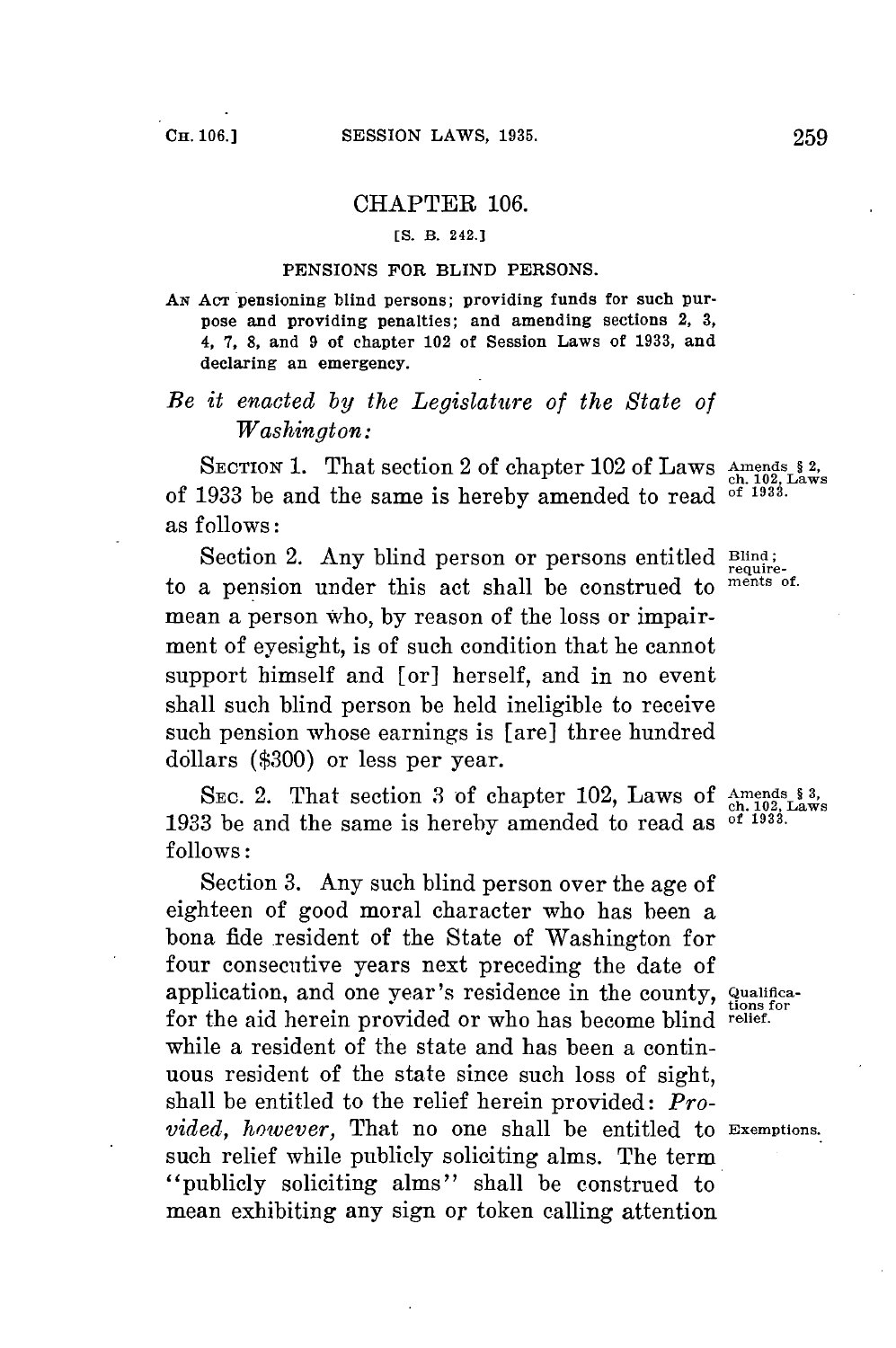to such blindness for the purpose of obtaining aid, or begging from house to house, or on any public highway or in public place: *Provided, further,* That wards of the United States government shall not be entitled to such relief: *Provided, further,* That no inmate in any state charitable institution shall thereby establish his residence for the purpose of this act in the county in which said institution is located.

**Amend § 4, SEC. 3.** That section 4 of chapter 102, Laws of **La3 of 1933** be and the same is hereby amended to read as *follows:*

Section 4. Any person seeking relief under the provisions of this act shall file an application there-Application for with the board of county commissioners of the **for relief.** county wherein the applicant resides. Such claim shall **be** filed in a book provided for that purpose in the order in which claims are presented, which record shall be open to public inspection. No hearing shall be had on such application within ten days from the date of filing. No order **for** such relief shall be granted until the certificate of a registered Examination, physician or oculist shall have been presented to such board of county commissioners stating the extent of such blindness and his opinion as to its curability **by** proper treatment or surgery. Before such relief shall be granted it shall also appear from the **Evidence** evidence of at least two (2) reputable residents of regarding the county that such applicant has no means of support and has resided in the county and state **for** the required time. Such evidence shall be reduced to writing and subscribed **by** such witnesses. If, upon such hearing, the board of county commissioners is not satisfied with the medical evidence produced, Employment they shall have the right to employ another regis-<br>practitioner. torod physician or oculist to make an examination tered physician or oculist to make an examination of the applicant's optic condition and make a written report to the board of county commissioners

ch. 102,<br>Laws of<br>1933.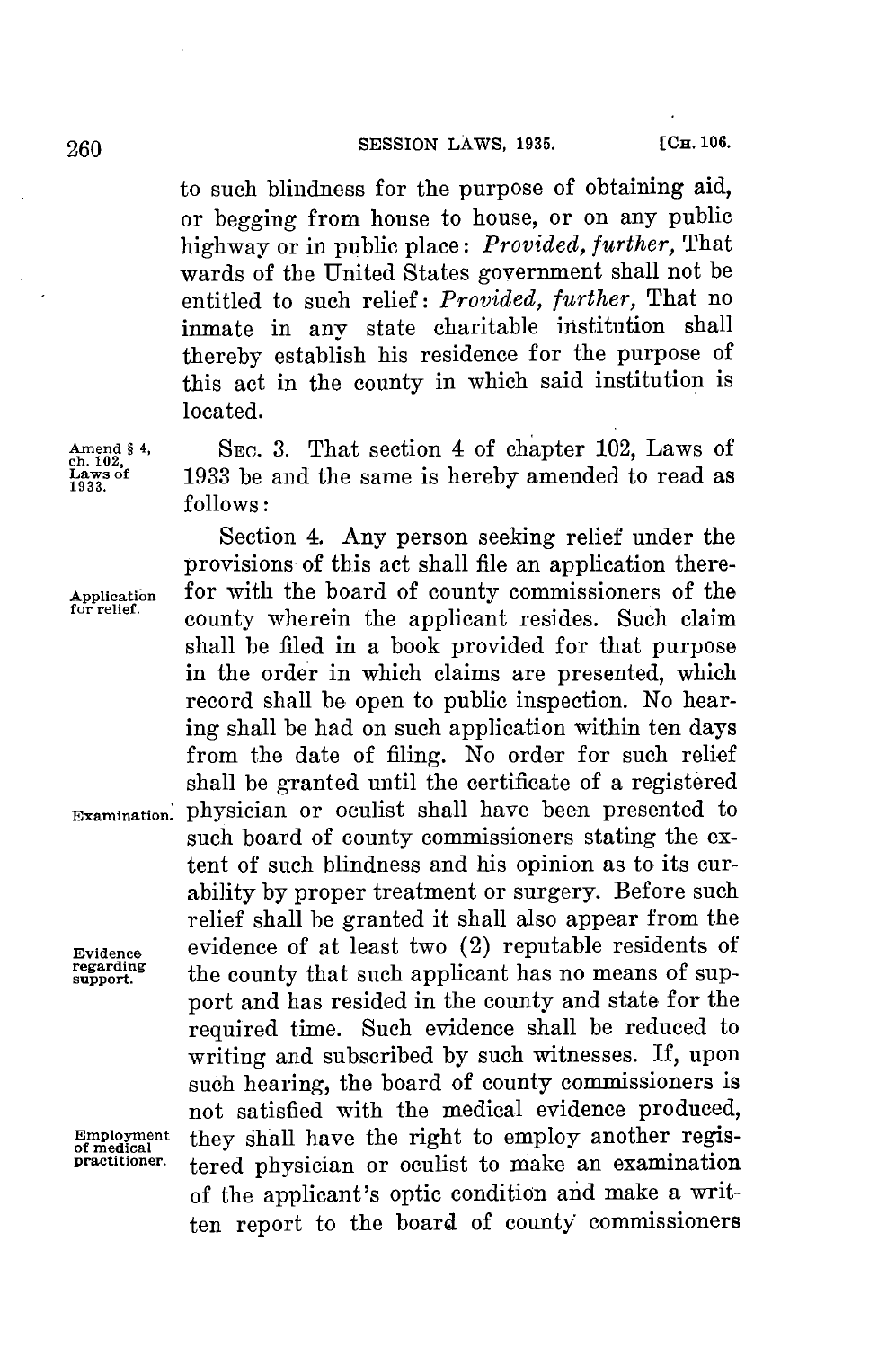concerning same. The commissioners shall have the right to make an allowance to said physician or oculist employed **by** them not to exceed ten dollars **Compensa- (\$10.00),** which shall be paid **by** warrant to be issued **services. by** the county auditor out of the current expense fund of said county.

SEC. 4. That section 5 of chapter 102, Laws of Amends \$ 5,<br>3 be and the same is hereby amended to read as  $\frac{2 \text{ days of}}{1933}$ **1933** be and the same is hereby amended to read as **Ls of follows:**

Section **5.** If the board of county commissioners shall be satisfied that the applicant is entitled to the pension prayed for, they shall issue an order therefor in such form as the board may provide, not **monthly** less than one hundred dollars (\$100) per quarter, to be paid monthly from the fund herein provided. **If** upon the death of the recipient of a blind pension, it shall appear to the satisfaction of the board of **Funeral** county commissioners that his estate is insufficient to pay his funeral expenses, the board shall have the power to order the payment of the installment of pension then accruing and such additional sum as may be necessary, not to exceed the total sum of one hundred dollars **(\$100)** to such person as the board may direct for the funeral expenses of the deceased pensioner.

SEC. 5. That section 7 of chapter 102, Laws of Amends \$7. **1933** be and the same is hereby amended to read as  $\frac{\text{max}}{1933}$ . **follows:**

Section **7. If,** upon the examination of such applicant, or any subsequent examination, the board Medical Treatment. shall determine by satisfactory evidence of a registered physician or oculist, that such blind person may have his disability benefited or removed **by** proper surgical or medical treatment, such board of county commissioners may, with the consent of the blind person, expend for such purpose a reasonable **Paymen** sum from the general fund, monies not otherwise